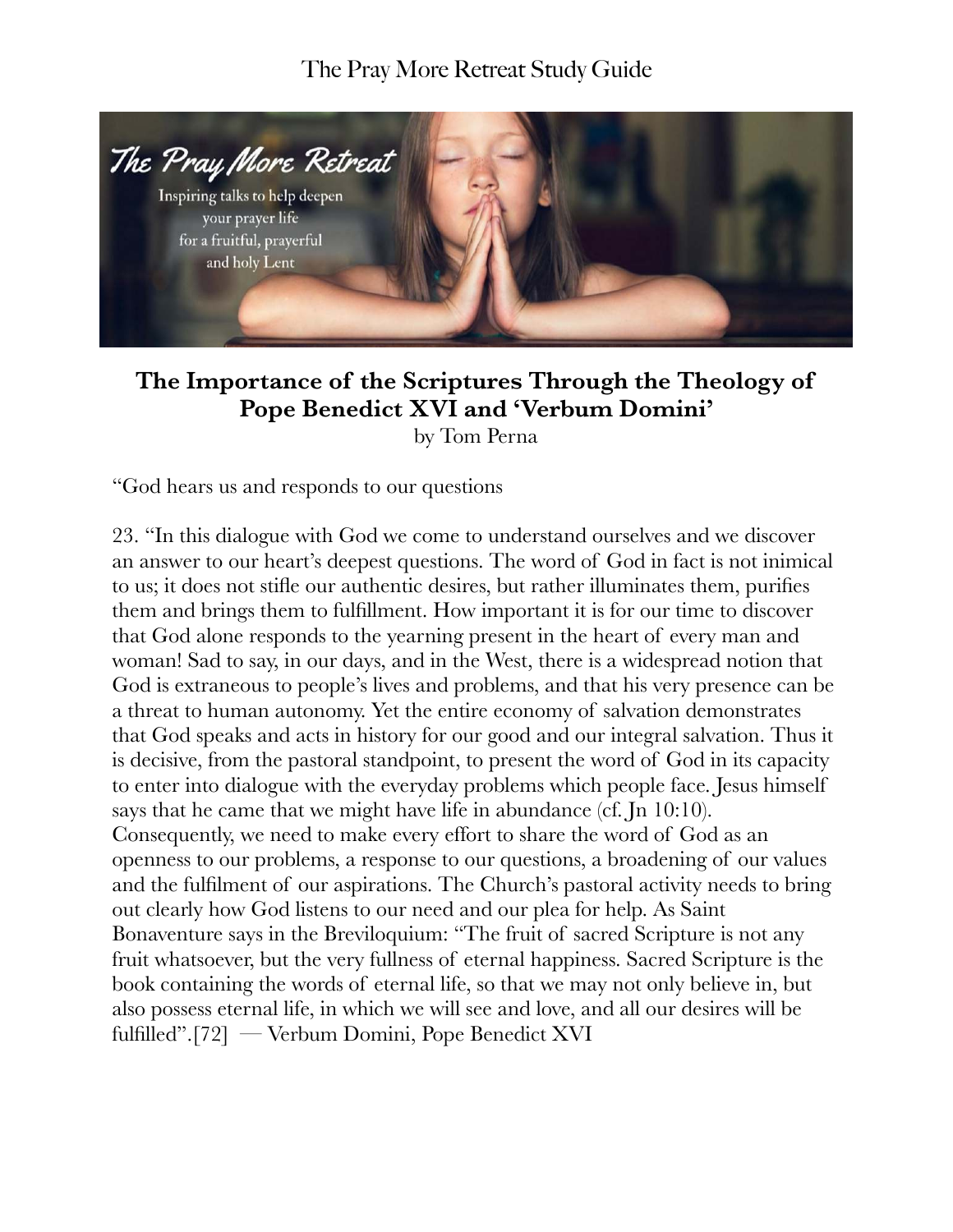## **Reflective Questions**

- How many times throughout the week do I allow God to speak to me? Is it only at Mass on Sundays, or do I let Him speak to me more often -- even daily?
- When I read Sacred Scripture, am I reading it just to finish it, or am I allowing it to penetrate my heart and mind?
- There is no separation between what God says and what God does. Is this true in my life as well? Do I do the things that I tell God I will do?
- Do I live my life in accordance with the Church teachings that I proclaim to believe in every Mass?
- Do I complain that it is hard to know Jesus, or do I search for Him in Sacred Scripture and see Him in the Liturgy?
- Am I working so hard to bring the Gospel to other people that I do not allow myself the time to enter into prayer with the Lord?

## **Scripture Passages to Visit When You're Searching for God**

Psalm 46:10

"He says, 'Be still, and know that I am God; I will be exalted among the nations, I will be exalted in the earth.'"

### James 4:8

"Come near to God and he will come near to you."

## John 15:5

"'I am the vine; you are the branches. If you remain in me and I in you, you will bear much fruit; apart from me you can do nothing.'"

Deuteronomy 31:6